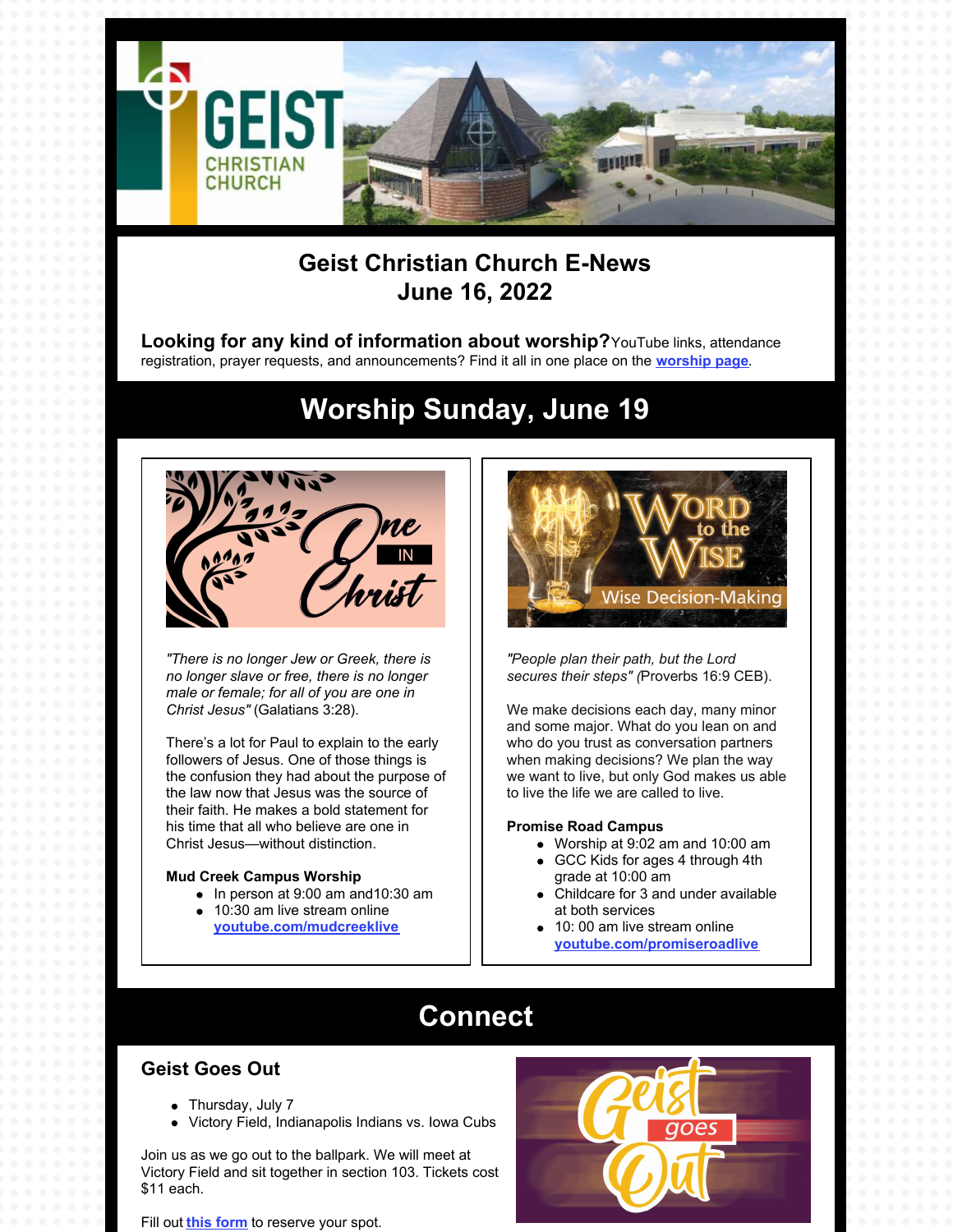Use **our [payment](https://www.eservicepayments.com/cgi-bin/Vanco_ver3.vps?appver3=wWsk24ZWJSTZKsGd1RMKlg0BDvsSG3VIWQCPJNNxD8upkiY7JlDavDsozUE7KG0nFx2NSo8LdUKGuGuF396vbZ5UQKRsPBi1g0XqATBcik4iYnTg5dP4O6rpX5QvPEWlBhHDN59kLZFffwKfYERpQhzatKxiy3bc4Xumz99m2Rc=&ver=3) portal** to purchase your ticket(s). Simply note "Indians game" on the miscellaneous line.

Email **[connect@geistchristian.org](mailto:connect@geistchristian.org)** for more information.

#### **Coffee with the Pastors**

- Saturday, July 9, 2022, 9-10:30 am
- Promise Road Campus, 12756 Promise Road, Fishers

Interested in learning more about Geist Christian Church and what becoming a member of the congregation would mean? Lead pastors Ryan Hazen and Danny Gulden will share information about the church and answer any questions you might have. RSVP to **[connect@geistchristian.org](mailto:connect@geistchristian.org)**.



# **Service**

#### **Summer Mission with Amazing Grace Christian Church**

In partnership with Amazing Grace Christian Church, we will collect backpack supplies for children throughout the summer. Different items will be collected each week. Monetary donations are always welcome.

The week of June 19-25: Binders and Folders

- 1" 3-ring binders (middle and high school)
- **•** Binder dividers
- 2-pocket plain colored folders (elementary)



# **Children & Youth**

#### **Five.6 Mission**

- Wednesday, June 22, and Thursday, June 23, 8 am-4 pm
- Promise Road Campus

Mission is an important part of one's faith development. In June, the Five.6 Ministry is providing a two-day mission experience for children entering fifth or sixth grade. (Students can attend one or both days.)

These two days will include fun, fellowship, and service to a variety of mission partners within the Indianapolis area. Kids will need to pack their own lunch and embrace an attitude of gratitude. If you would like to know more or RSVP your child, please contact **[children@geistchristian.org](mailto:children@geistchristian.org)**.

### **On The Case**

A 4-day VBS series from the New Testament about spiritual habits.

- July 12-15, 6-8 pm
- Mud Creek Campus
- Dinner will be served at 5:30 pm



Take a four-day journey with kid detectives as they dig into a few of Jesus' parables to solve the mysteries of how to grow their faith and how to care for, serve, and love others. They'll discover that the answers have been there all along: spend time with God, spend time with others, use your gifts, and share your story. **[Register](https://forms.office.com/r/C5pWHP5YNP) here!**